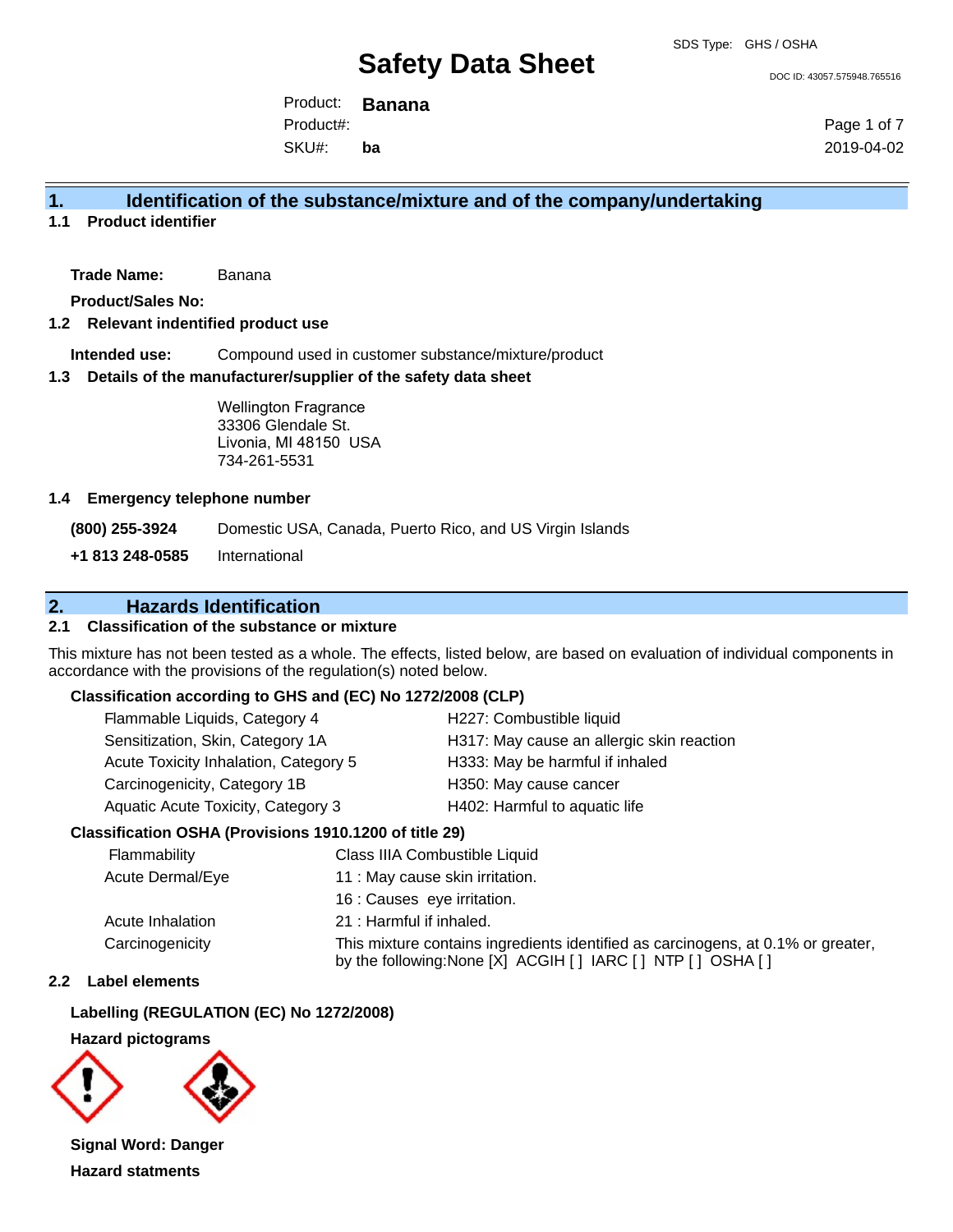DOC ID: 43057.575948.765516

Page 2 of 7 2019-04-02

Product: **Banana** SKU#: Product#: **ba**

| H <sub>22</sub> 7               | Combustible liquid                                                                                                                    |
|---------------------------------|---------------------------------------------------------------------------------------------------------------------------------------|
| H317                            | May cause an allergic skin reaction                                                                                                   |
| H333                            | May be harmful if inhaled                                                                                                             |
| H350                            | May cause cancer                                                                                                                      |
| H402                            | Harmful to aquatic life                                                                                                               |
| <b>Precautionary Statements</b> |                                                                                                                                       |
| <b>Prevention:</b>              |                                                                                                                                       |
| P <sub>201</sub>                | Obtain special instructions before use                                                                                                |
| P <sub>202</sub>                | Do not handle until all safety precautions have been read and understood                                                              |
| P <sub>235</sub>                | Keep cool                                                                                                                             |
| P272                            | Contaminated work clothing should not be allowed out of the workplace                                                                 |
| P273                            | Avoid release to the environment                                                                                                      |
| P <sub>281</sub>                | Use personal protective equipment as required                                                                                         |
| <b>Response:</b>                |                                                                                                                                       |
| $P302 + P352$                   | IF ON SKIN: Wash with soap and water                                                                                                  |
| $P304 + P312$                   | IF INHALED: Call a POISON CENTER or doctor/physician if you feel unwell                                                               |
| $P308 + P313$                   | IF exposed or concerned: Get medical advice/attention                                                                                 |
| $P333 + P313$                   | If skin irritation or a rash occurs: Get medical advice/attention                                                                     |
| P363                            | Wash contaminated clothing before reuse                                                                                               |
| P370 + P378                     | In case of fire: Use Carbon dioxide (CO2), Dry chemical, or Foam for extinction. Do not use<br>a direct water jet on burning material |

#### **2.3 Other Hazards**

**no data available**

## **3. Composition/Information on Ingredients**

## **3.1 Mixtures**

This product is a complex mixture of ingredients, which contains among others the following substance(s), presenting a health or environmental hazard within the meaning of the UN Globally Harmonized System of Classification and Labeling of Chemicals (GHS):

| CAS#<br>Ingredient | EC#                                 | Conc.<br>Range | <b>GHS Classification</b>           | <b>OSHA Classification</b> |
|--------------------|-------------------------------------|----------------|-------------------------------------|----------------------------|
| 123-92-2           | 204-662-3                           | $2 - 5 \%$     | H <sub>226</sub> : H <sub>402</sub> | 21                         |
|                    | Isoamyl acetate (Isopentyl acetate) |                |                                     |                            |
| 105-54-4           | 203-306-4                           | $1 - 2\%$      | H <sub>226</sub> : H <sub>401</sub> | 11                         |
| Ethyl butyrate     |                                     |                |                                     |                            |
| 8015-91-6          | 283-479-0                           | $0.1 - 1.0 \%$ | H227; H303; H313; H316; H319; H341; | 11. 15. 31                 |
|                    | Cinnamomum Cassia Leaf Oil          |                | H350; H401; H412                    |                            |
| $111 - 12 - 6$     | 203-836-6                           | $0.01 - 0.1\%$ | H317; H400; H412                    | 11, 15, 2, 31              |
| Methyl-2-Octynoate |                                     |                |                                     |                            |

See Section 16 for full text of GHS classification codes

Total Hydrocarbon Content (%  $w/w$ ) = 0.10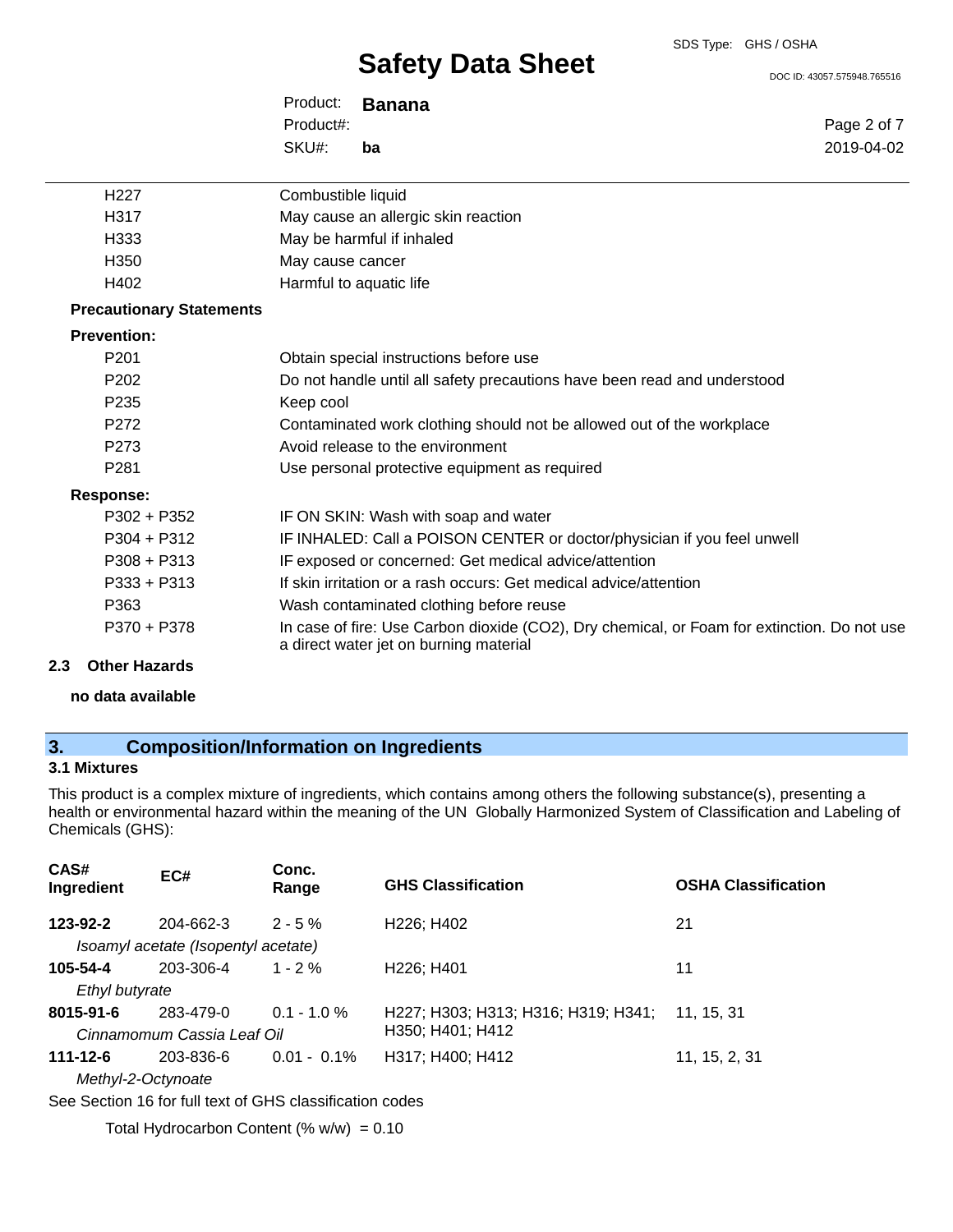DOC ID: 43057.575948.765516

Product: **Banana**

Product#:

SKU#: **ba** Page 3 of 7 2019-04-02

| 4.             | <b>First Aid Measures</b>                                                  |                                                                                                               |
|----------------|----------------------------------------------------------------------------|---------------------------------------------------------------------------------------------------------------|
| 4.1            | Description of first aid measures                                          |                                                                                                               |
|                | Inhalation:                                                                | Remove from exposure site to fresh air and keep at rest.<br>Obtain medical advice.                            |
|                | Eye Exposure:                                                              | Flush immediately with water for at least 15 minutes.<br>Contact physician if symptoms persist.               |
|                | <b>Skin Exposure:</b>                                                      | Remove contaminated clothes. Wash thoroughly with water (and soap).<br>Contact physician if symptoms persist. |
|                | Ingestion:                                                                 | Rinse mouth with water and obtain medical advice.                                                             |
| 4.2            | Most important symptoms and effects, both acute and delayed                |                                                                                                               |
|                | <b>Symptoms:</b>                                                           | no data available                                                                                             |
|                | Risks:                                                                     | Refer to Section 2.2 "Hazard Statements"                                                                      |
|                |                                                                            |                                                                                                               |
| 4.3            | Indication of any immediate medical attention and special treatment needed |                                                                                                               |
|                | Treatment:                                                                 | Refer to Section 2.2 "Response"                                                                               |
|                |                                                                            |                                                                                                               |
| 5 <sub>1</sub> | <b>Fire-Fighting measures</b>                                              |                                                                                                               |
| 5.1            | <b>Extinguishing media</b>                                                 |                                                                                                               |
|                | Suitable:                                                                  | Carbon dioxide (CO2), Dry chemical, Foam                                                                      |
|                | <b>Unsuitable</b>                                                          | Do not use a direct water jet on burning material                                                             |
| 5.2            | Special hazards arising from the substance or mixture                      |                                                                                                               |
|                | <b>During fire fighting:</b>                                               | Water may be ineffective                                                                                      |
| 5.3            | <b>Advice for firefighters</b>                                             |                                                                                                               |

## **6. Accidental Release Measures**

#### **6.1 Personal precautions, protective equipment and emergency procedures**

Avoid inhalation and contact with skin and eyes. A self-contained breathing apparatus is recommended in case of a major spill.

#### **6.2 Environmental precautions**

Keep away from drains, soil, and surface and groundwater.

## **6.3 Methods and materials for containment and cleaning up**

Clean up spillage promptly. Remove ignition sources. Provide adequate ventilation. Avoid excessive inhalation of vapors. Gross spillages should be contained by use of sand or inert powder and disposed of according to the local regulations.

## **6.4 Reference to other sections**

Not Applicable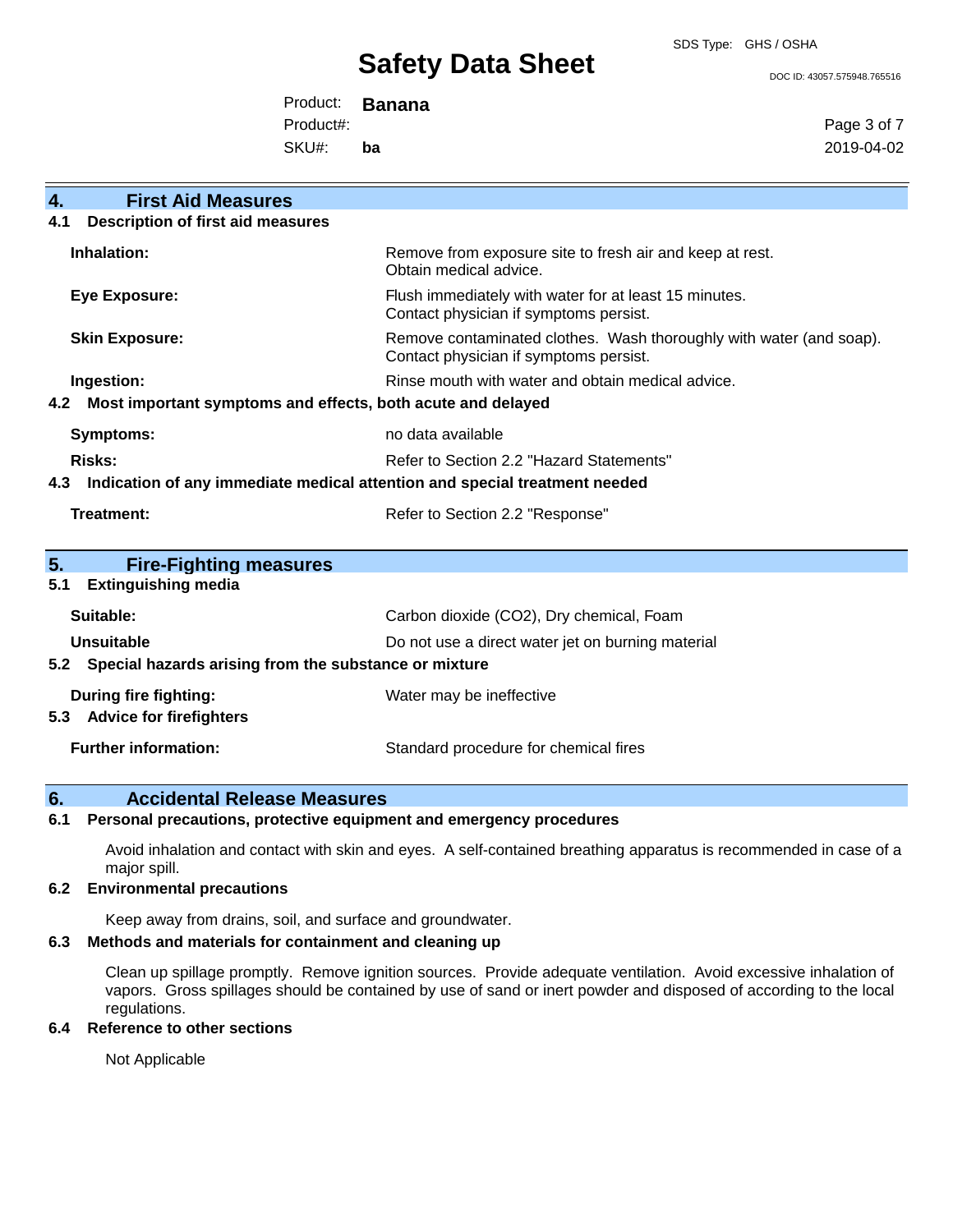SDS Type: GHS / OSHA

#### DOC ID: 43057.575948.765516

Product: **Banana** SKU#: Product#: **ba**

Page 4 of 7 2019-04-02

## **7. Handling and Storage**

#### **7.1 Precautions for safe handling**

Apply according to good manufacturing and industrial hygiene practices with proper ventilation. Do not drink, eat or smoke while handling. Respect good personal hygiene.

#### **7.2 Conditions for safe storage, including any incompatibilities**

Store in a cool, dry and ventilated area away from heat sources and protected from light in tightly closed original container. Avoid plastic and uncoated metal container. Keep air contact to a minimum.

## **7.3 Specific end uses**

No information available

## **8. Exposure Controls/Personal Protection**

## **8.1 Control parameters**

| <b>Exposure Limits:</b> |  |
|-------------------------|--|
|-------------------------|--|

| Component                    |                                     | <b>ACGIH</b> | ACGIH | OSHA | OSHA<br>TWA ppm STEL ppm TWA ppm STEL ppm |
|------------------------------|-------------------------------------|--------------|-------|------|-------------------------------------------|
| 123-92-2                     | Isoamyl acetate (Isopentyl acetate) | 50           | 100   | 100  |                                           |
| <b>Engineering Controls:</b> | Use local exhaust as needed.        |              |       |      |                                           |

#### **8.2 Exposure controls - Personal protective equipment**

| Eye protection:                | Tightly sealed goggles, face shield, or safety glasses with brow guards and side shields, etc.<br>as may be appropriate for the exposure |
|--------------------------------|------------------------------------------------------------------------------------------------------------------------------------------|
| <b>Respiratory protection:</b> | Avoid excessive inhalation of concentrated vapors. Apply local ventilation where appropriate.                                            |
| <b>Skin protection:</b>        | Avoid Skin contact. Use chemically resistant gloves as needed.                                                                           |

#### **9. Physical and Chemical Properties**

### **9.1 Information on basic physical and chemical properties**

| Appearance:                  | Liquid                      |
|------------------------------|-----------------------------|
| Odor:                        | <b>Conforms to Standard</b> |
| Color:                       | Colorless                   |
| Viscosity:                   | Liquid                      |
| <b>Freezing Point:</b>       | Not determined              |
| <b>Boiling Point:</b>        | Not determined              |
| <b>Melting Point:</b>        | Not determined              |
| <b>Flashpoint (CCCFP):</b>   | 150 F (65.56 C)             |
| <b>Auto flammability:</b>    | Not determined              |
| <b>Explosive Properties:</b> | None Expected               |
| <b>Oxidizing properties:</b> | None Expected               |
| Vapor Pressure (mmHg@20 C):  | 0.5098                      |
| %VOC:                        | 7.9981                      |
| Specific Gravity @ 25 C:     | 0.9255                      |
| Density @ 25 C:              | 0.9225                      |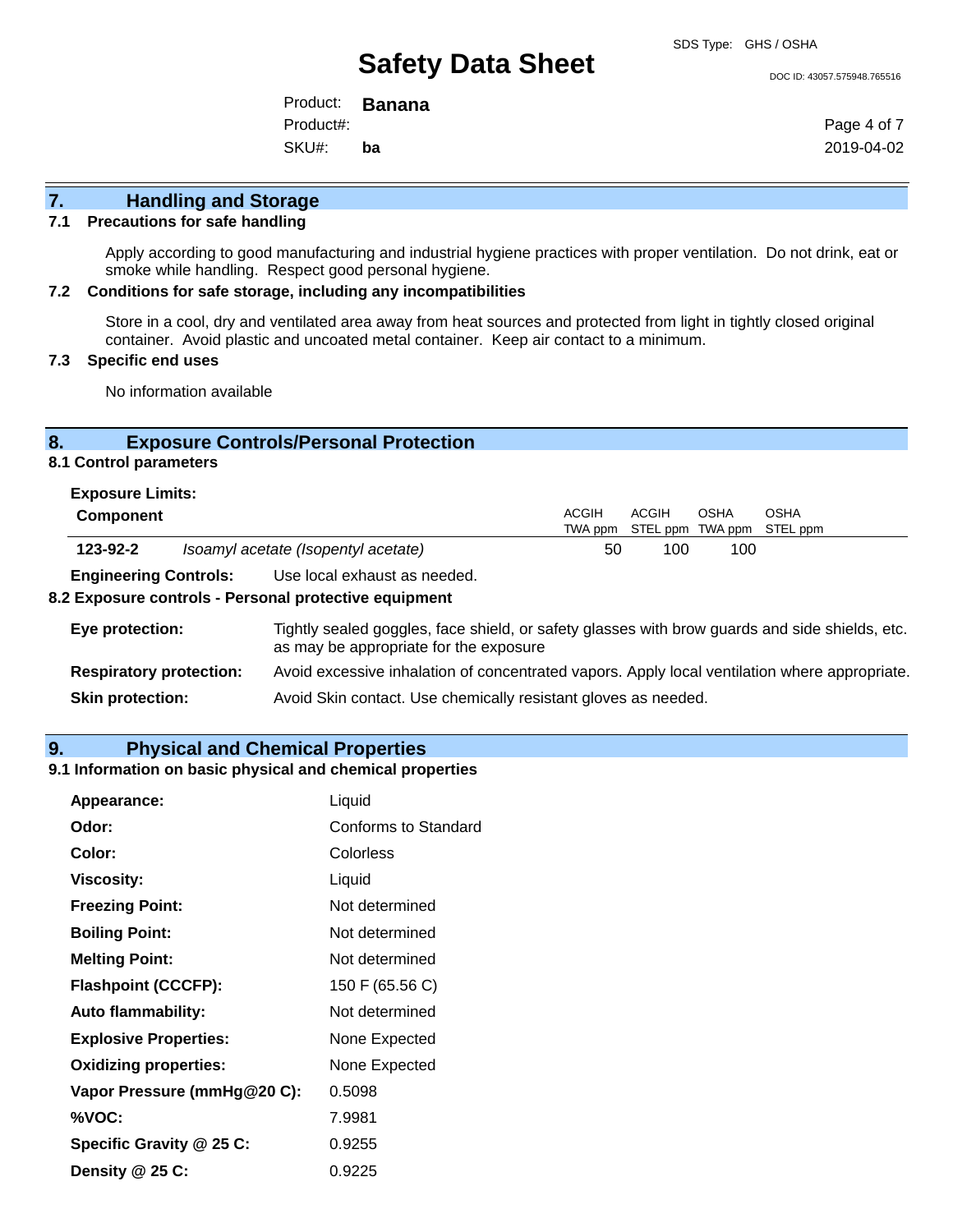DOC ID: 43057.575948.765516

|           | Product: <b>Banana</b> |             |
|-----------|------------------------|-------------|
| Product#: |                        | Page 5 of 7 |
| SKU#:     | ba                     | 2019-04-02  |
|           |                        |             |

| Refractive Index @ 20 C: | 1.4440 |
|--------------------------|--------|
| Soluble in:              | Oil    |

## **10. Stability and Reactivity**

| <b>10.1 Reactivity</b>                  | None                                               |
|-----------------------------------------|----------------------------------------------------|
| <b>10.2 Chemical stability</b>          | Stable                                             |
| 10.3 Possibility of hazardous reactions | None known                                         |
| <b>10.4 Conditions to avoid</b>         | None known                                         |
| 10.5 Incompatible materials             | Strong oxidizing agents, strong acids, and alkalis |
| 10.6 Hazardous decomposition products   | None known                                         |

## **11. Toxicological Information**

## **11.1 Toxicological Effects**

Acute Toxicity Estimates (ATEs) based on the individual Ingredient Toxicity Data utilizing the "Additivity Formula"

| (LD50: 5,714.29) Not classified - the classification criteria are<br>not met |
|------------------------------------------------------------------------------|
| (LD50: 7,686.05) Not classified - the classification criteria are<br>not met |
| (LC50: 543.34) May be harmful if inhaled                                     |
| Not classified - the classification criteria are not met                     |
| Not classified - the classification criteria are not met                     |
| Not classified - the classification criteria are not met                     |
| May cause an allergic skin reaction                                          |
| Not classified - the classification criteria are not met                     |
| May cause cancer                                                             |
| Not classified - the classification criteria are not met                     |
| Not classified - the classification criteria are not met                     |
| Not classified - the classification criteria are not met                     |
| Not classified - the classification criteria are not met                     |
|                                                                              |

| 12. |  | <b>Ecological Information</b> |
|-----|--|-------------------------------|
|-----|--|-------------------------------|

### **12.1 Toxicity**

| <b>Acute acquatic toxicity</b>     | Harmful to aguatic life                                  |
|------------------------------------|----------------------------------------------------------|
| <b>Chronic acquatic toxicity</b>   | Not classified - the classification criteria are not met |
| <b>Toxicity Data on soil</b>       | no data available                                        |
| <b>Toxicity on other organisms</b> | no data available                                        |

**12.2 Persistence and degradability no data available**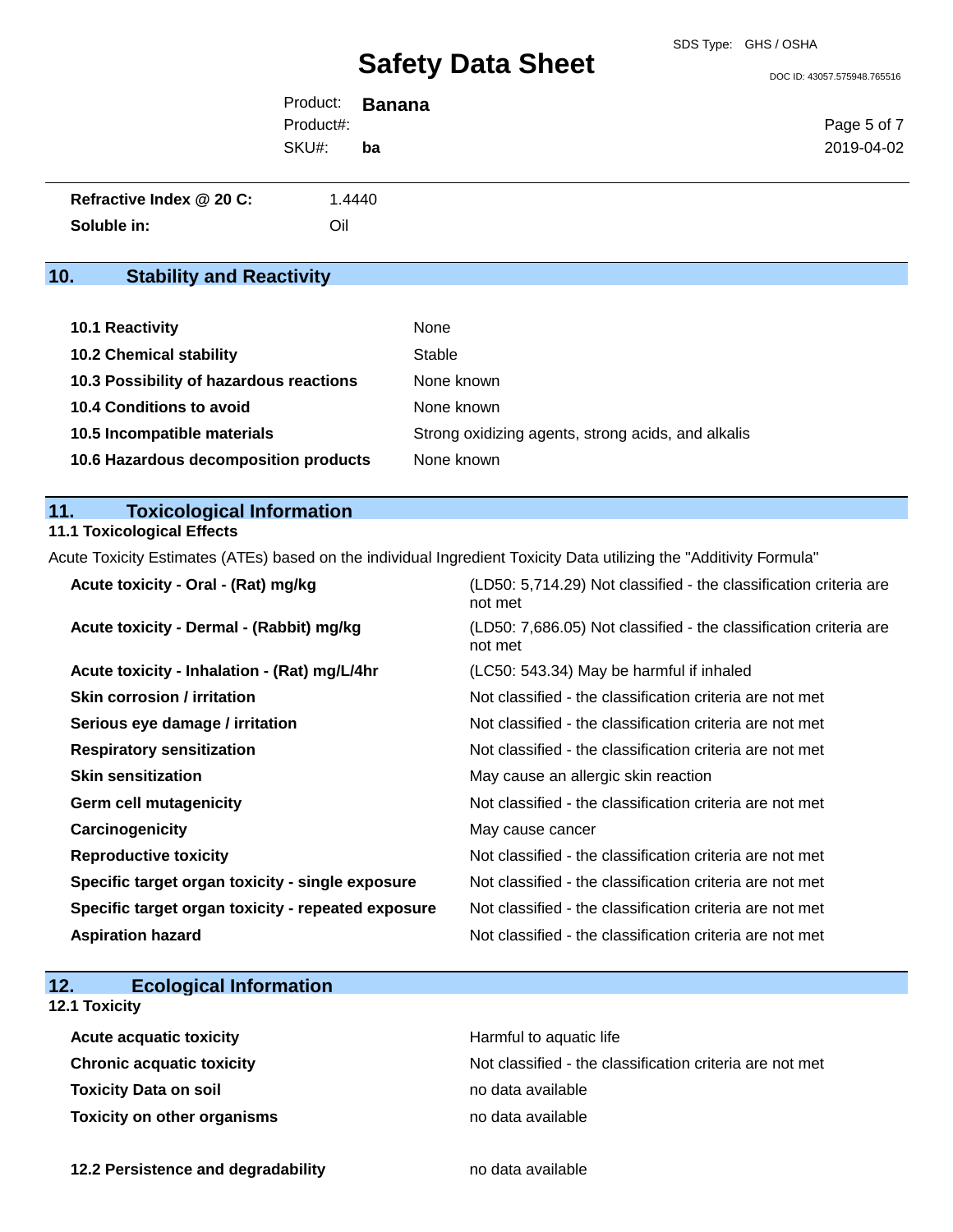DOC ID: 43057.575948.765516

Product: **Banana** SKU#: Product#: **ba**

Page 6 of 7 2019-04-02

| 12.3 Bioaccumulative potential | no data available |
|--------------------------------|-------------------|
| 12.4 Mobility in soil          | no data available |
| 12.5 Other adverse effects     | no data available |

## **13. Disposal Conditions**

## **13.1 Waste treatment methods**

Do not allow product to reach sewage systems. Dispose of in accordance with all local and national regulations. Send to a licensed waste management company.The product should not be allowed to enter drains, water courses or the soil. Do not contaminate ponds, waterways or ditches with chemical or used container.

## **14. Transport Information**

| Regulator                                | <b>Class</b> | <b>Pack Group</b>                   | <b>Sub Risk</b> | UN-nr. |
|------------------------------------------|--------------|-------------------------------------|-----------------|--------|
| U.S. DOT (Non-Bulk)                      |              | Not Regulated - Not Dangerous Goods |                 |        |
| <b>Chemicals NOI</b>                     |              |                                     |                 |        |
| <b>ADR/RID (International Road/Rail)</b> |              | Not Regulated - Not Dangerous Goods |                 |        |
| <b>Chemicals NOI</b>                     |              |                                     |                 |        |
| <b>IATA (Air Cargo)</b>                  |              | Not Regulated - Not Dangerous Goods |                 |        |
| <b>Chemicals NOI</b>                     |              |                                     |                 |        |
| <b>IMDG (Sea)</b>                        |              | Not Regulated - Not Dangerous Goods |                 |        |
| <b>Chemicals NOI</b>                     |              |                                     |                 |        |

| 15.<br><b>Regulatory Information</b>       |                                                              |
|--------------------------------------------|--------------------------------------------------------------|
| <b>U.S. Federal Regulations:</b>           |                                                              |
| <b>TSCA (Toxic Substance Control Act):</b> | All components of the substance/mixture are listed or exempt |
| 40 CFR(EPCRA, SARA, CERCLA and CAA)        | This product contains the following components:              |
| $204 - 662 - 3$ 2 - 5 %<br>123-92-2        | Isoamyl acetate (Isopentyl acetate)                          |
| <b>U.S. State Regulations:</b>             |                                                              |
| <b>California Proposition 65 Warning</b>   | This product contains the following components:              |
| 94-59-7<br>$202 - 345 - 4 \leq 18$ ppm     | Safrole (NFS)                                                |
| $93-15-2$ 202-223-0 $\leq$ 2 ppm           | Methyl Eugenol (NFS)                                         |
| 123-35-3(NF 204-622-5 $\le$ 10 ppm         | beta-Myrcene (NFS)                                           |
| <b>Canadian Regulations:</b>               |                                                              |
| <b>DSL/NDSL</b>                            | 100.00% of the components are listed or exempt.              |
| 16.<br><b>Other Information</b>            |                                                              |

#### **GHS H-Statements referred to under section 3**

- H226 : Flammable liquid and vapour **H**303 : May be harmful if swallowed
- H313 : May be harmful in contact with skin H316 : Causes mild skin irritation
- H317 : May cause an allergic skin reaction **H319** : Causes serious eye irritation
- 
-